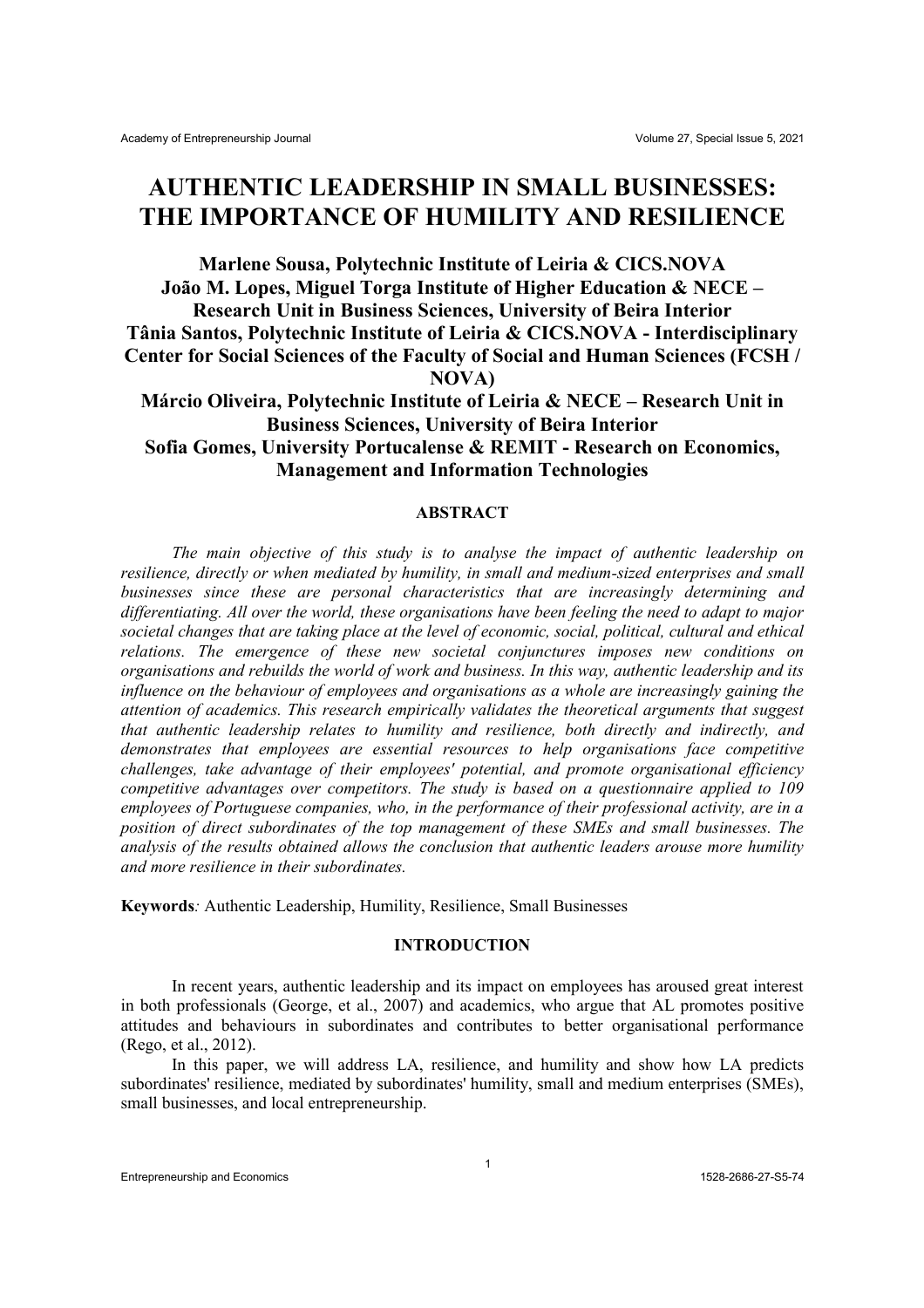Resilience is key in small businesses, as studies indicate that it can be a key factor in explaining entrepreneurial success. Since it is a dynamic adaptation process, which allows entrepreneurs to continue to look to the future despite difficult market conditions and despite the destabilising events they continually face, resilience is essential in local entrepreneurship, where the environment is increasingly competitive and uncertain (Ayala & Manzano, 2014).

Humility assumes an increasingly important role in organisations, as it is a strategic virtue for them in any sector. It becomes a competitive advantage: it is a valuable resource, rare, irreplaceable and difficult to imitate (Vera & Rodriguez-Lopez, 2004).

Thus, studying the antecedents of resilience in SMEs and small businesses is essential for organisations to survive and thrive, taking advantage of the potential of their employees so that learning, performance and competitiveness are sustainable. This study seeks to contribute to enrich the research and deepen the literature on this topic.

This article is structured as follows: the next section discusses the arguments that lead to the formulation of hypotheses; the third and fourth sections present the methods and results, respectively; and the final section discusses the main conclusions and considers the limitations of the research and suggestions for future research.

## **LITERATURE REVIEW**

#### **Authentic Leadership**

Avolio et al., (2004) refer that authenticity strongly influences how people live their lives. Authentic leaders know who they are, know what they believe and value, and act according to these values and beliefs when interacting transparently with others. These authors consider authentic leaders to be aware of the context in which they operate, being confident, hopeful, optimistic, resilient and with high moral character.

We can analyse AL in four dimensions: (1) self-awareness, understanding one's strengths and weaknesses and the multifaceted nature of oneself, and being aware of its impact on other people; (2) relational transparency, presentation of one's authentic self to others; (3) internal moral perspective, a form of internal and integrated self-regulation that is guided by internal moral standards and values rather than due to organisational or societal pressures, resulting in decision making and behaviour that is consistent with these internal values; (4) balanced information processing, objective analysis of data before making decisions, soliciting views that question one's deeper positions (Avolio, et al., 2004; Avolio & Gardner, 2005; Walumbwa, et al., 2008).

#### **The Resilience Construct**

Resilience may be considered the human capacity to adapt to situations and tragedies, traumas and other adversities (Newman, 2005). It is the result of the interaction between individuals and their environment, being a dynamic and evolutionary process, through which the individual acquires knowledge, skills and competencies to help them face the uncertain future with a positive attitude, creativity and optimism and relying on their resources (Ayala & Manzano, 2014).

Resilience can be divided into four dimensions: (1) perseverance, enthusiastic persistence in finding solutions to problems, overcoming adversity; (2) sense of life, the awareness that one has something meaningful to live for and involves determination and satisfaction for achieving defined goals; (3) serenity, the balanced and focused perspective on the purposes of one's own life, with the ability to accept the variety of experiences (even adverse ones) serenely and enthusiastically and with the capacity to exercise self-esteem; (4) self-sufficiency and self-confidence, the awareness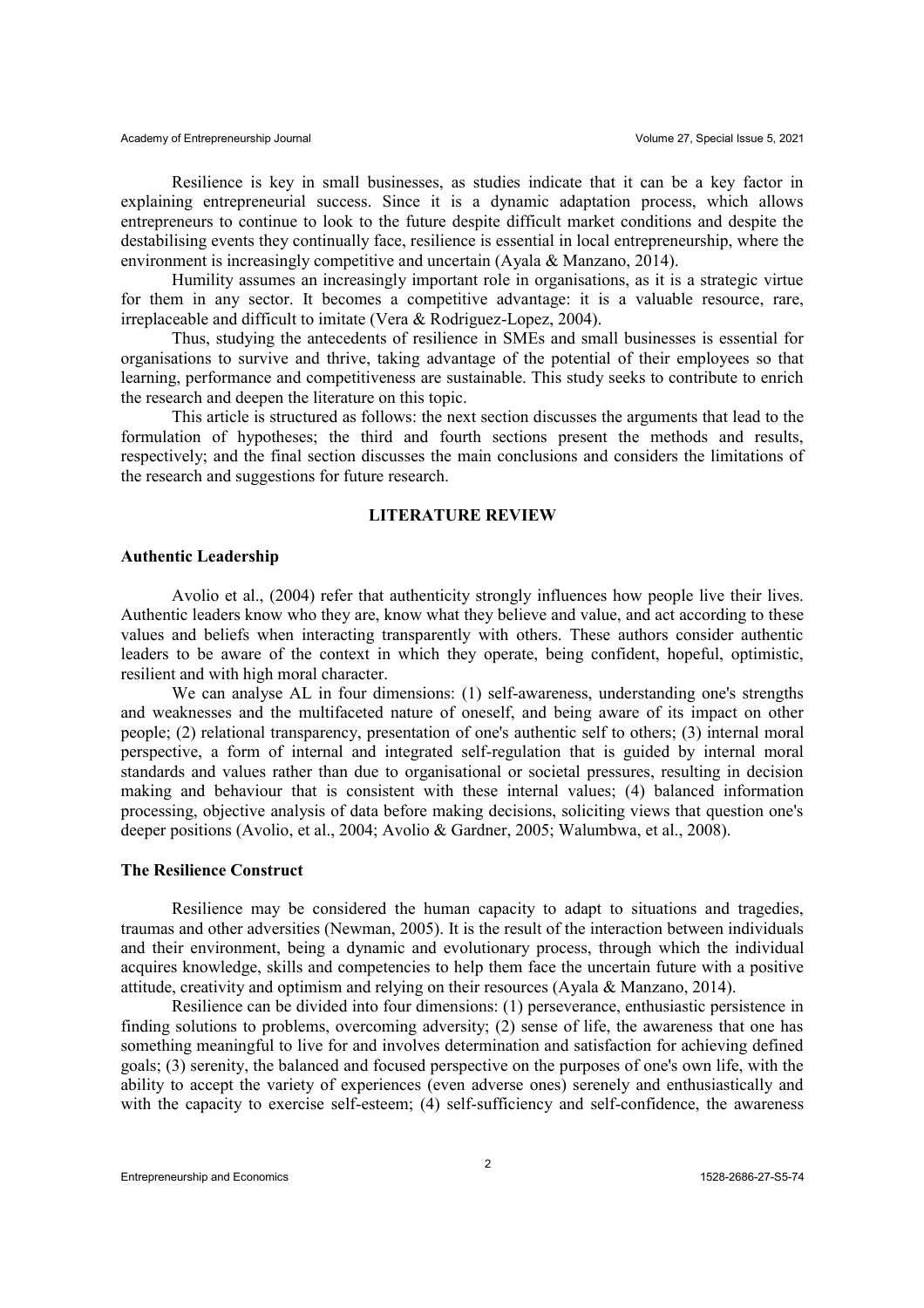that each person's life path is unique and that certain stages are faced not in a group but alone, being able to be on their own and depending essentially on themselves (Carvalho  $&$  Leal, 2012).

Resilient individuals are goal-driven and can cope with adversity, reflecting tenacity, optimism and an aggressive approach to solving problems (Sinclair & Wallston, 2004). Resilient entrepreneurs are willing to work hard to achieve their goals and adapt to change by taking advantage of new opportunities and learning from their own mistakes (Ayala & Manzano, 2014). Thus, resilience becomes a key personal characteristic for leaders active in SMEs, small businesses and local entrepreneurship.

Keong  $\&$  Mei, (2010) suggest that since small and medium enterprises are business organisations consisting of two or more people coming together to pursue specific goals, it is reasonable to infer that small businesses can be considered resilient when their employees possess resilient qualities, this being a key characteristic for their success.

## **The Humility Construct**

Owens & Hekman, (2012) consider humility to be an essentially stable trait, characterised by a self-view that recognises that other people may be more significant than ourselves.

Humility can be considered an interpersonal characteristic that emerges in social contexts and encompasses three dimensions: (1) willingness to know oneself accurately; (2) appreciation of others; (3) willingness (availability) to learn from others (Owens et al., 2013).

The most commonly cited dimension of humility involves the ability or willingness of individuals to self-assess themselves without positive or negative exaggerations, taking a more accurate, non-defensive and objective view of themselves. In organisational parlance, humility appears to allow a person to make a clear SWOT (i.e. strengths, weaknesses, opportunities and threats) analysis of their intrapersonal resources (Owens, et al., 2011).

In the organisational context, humility is important as it enhances the ability of companies to understand and respond to external threats and opportunities, allowing them to achieve outstanding performance and being a source of competitive advantage (Vera & Rodriguez-Lopez, 2004).

#### **Authentic Leadership, Resilience, and Humility**

AL influences employees' behaviour through positive modelling, emotional contagion and positive social communication exchanges (Avolio & Gardner, 2005). It also contributes to increasing their creative performance, fostering hope for the future, and helping them find meaning and commitment to work (Anwar, et al., 2020; Avolio & Gardner, 2005; Malik & Dhar, 2017; Mubarak & Noor, 2018).

Thus, some authors (Anwar, et al., 2020; Gaddy, et al., 2017; Zehir & Narcikara, 2016 ) )argue that AL can increase the resilience levels of subordinates. (Zehir & Narcikara, 2016) argue that one of the roles of the authentic leader is to enhance the resilience of their employees by helping them recover from adversity and not only to withstand but also to thrive when they have to face high levels of change. By having high levels of awareness of potential adversity, authentic leaders are able to support and help their people cope in all situations.

As we have previously addressed, in SMEs and small businesses, resilience is key. It translates the effectiveness with which individuals and organisations adapt to change and the likelihood of achieving long-term growth and survival (Vera & Rodriguez-Lopez, 2004).

This relationship can be explained through the humility of employees. Thus, we know that AL has commonalities with humility, as authentic leaders are thought to be humble and less likely to feel the need to demand someone's attention (May, et al., 2003). Since leaders' humility is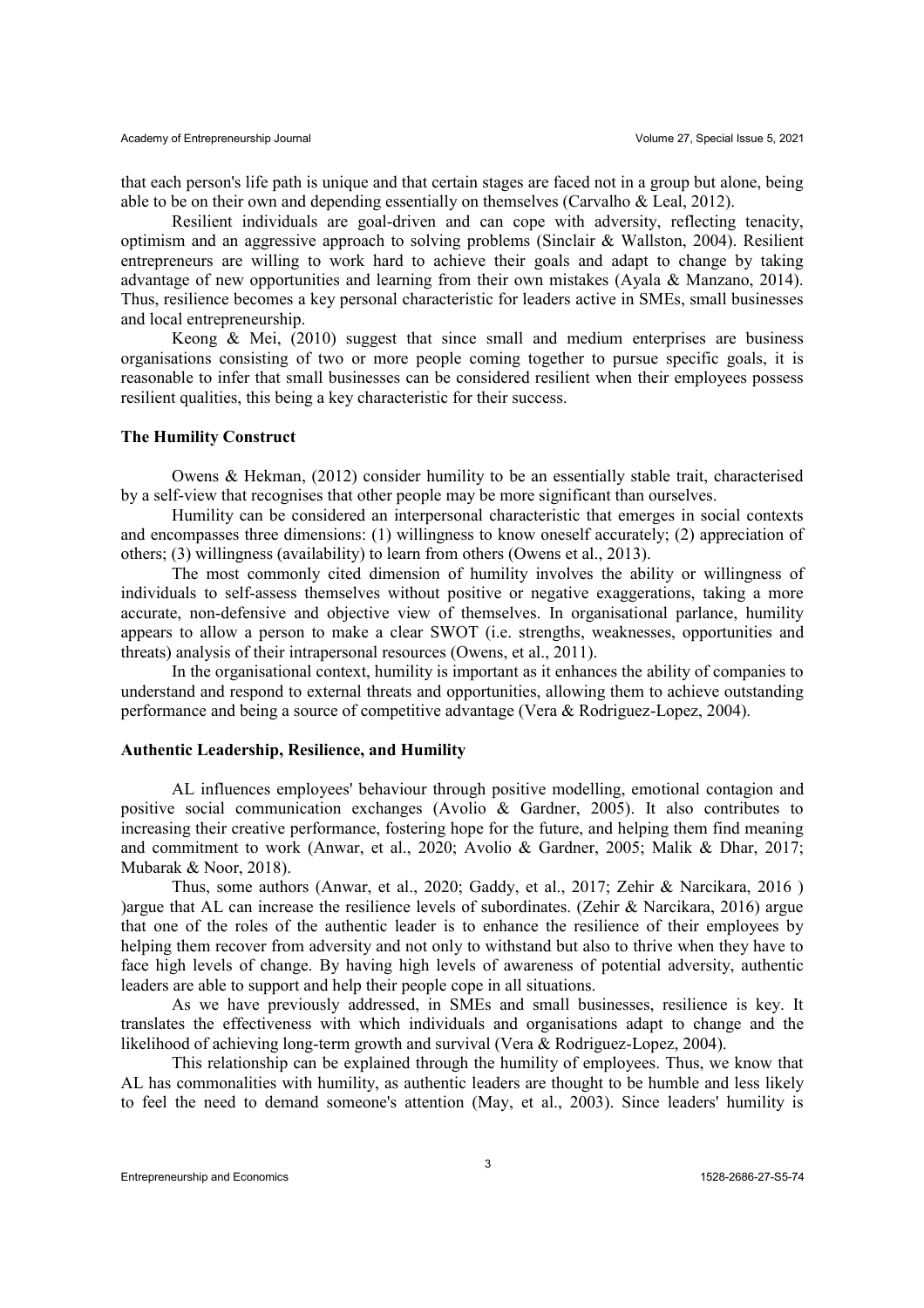contagious, we can infer that authentic leaders, by being humble, also foster humility in their employees (Owens & Hekman, 2016; Rego, et al., 2017).

In turn, humility will also positively influence the resilience of individuals. Vera  $\&$ Rodriguez-Lopez, (2004) consider that humility is valuable because it increases the ability of individuals and companies to understand and respond in the best way to external issues such as threats and opportunities, developing their resilience. Thus, organisations where individuals are humble, are also organisations where there are high levels of resilience.

## **HYPOTHESIS AND STRUCTURAL MODEL**

The main objective is to analyse the impact of authentic leadership on resilience, either directly or when mediated by humility. The structural model shown in Figure 1 was defined.





This model contains the three latent variables: authentic leadership, humility and resilience. A direct relationship was established between authentic leadership and humility, according to May et al., (2003), Owens & Hekman, (2016); Rego, et al., (2017); Owens & Hekman, (2016); Rego, et al., (2017 an indirect relationship between authentic leadership and resilience, according to Anwar, et al., (2020), Gaddy, et al., (2017); Zehir & Narcikara, (2016); and a direct relationship between humility and resilience, according to Vera & Rodriguez-Lopez, (2004). Based on the theoretical structural model, the following hypotheses (identified in Figure 1) were formulated:

- *H1: Authentic leadership has a positive impact on humility.*
- *H2: Humility has a positive impact on resilience.*
- *H3: Authentic leadership has a positive impact on resilience when mediated by humility.*

## **DATA, METHODOLOGY AND VALIDATION OF THE RESEARCH MODEL**

#### **Sample**

The sample for this study consists of observations collected through an online questionnaire applied to SMEs and small businesses, with a direct professional relationship with the company leader, located in the district of Leiria, the central region of Portugal. Only employees of SMEs and small businesses registered as members of NERLEI (Business Association of the Leiria Region), acting in commerce and services, were considered. It was collected through an online questionnaire between 1st March and 15th April, where it was possible to collect 109 valid answers. The questionnaire contains four groups of questions: (G1) aims to ascertain authentic leadership,

Entrepreneurship and Economics 1528-2686-27-S5-74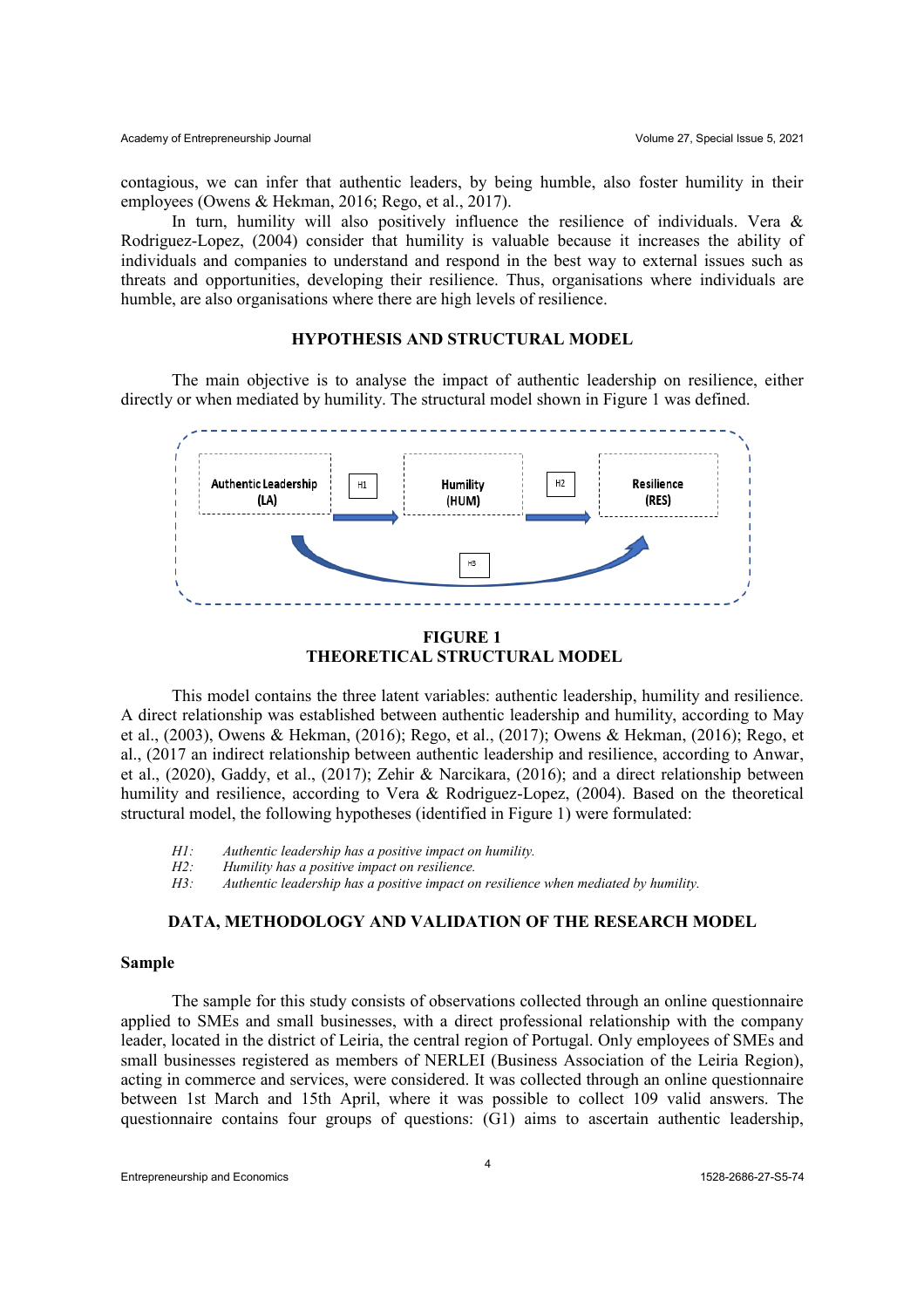measured with 16 questions; (G2) aims to ascertain humility, measured through 9 questions; (G3) aims to ascertain resilience, which was measured through 22 questions; (G4) ascertains the sociodemographic characteristics of the respondents, measured by six questions (gender, age, educational qualifications, seniority in the company, number of years as leader and weekly number of working hours). Concerning the metrics of the questions, in G1 regarding authentic leadership, a 5-point Likert scale was used, with 1 - never to 5 - often, if not always; in G2 regarding humility and G3 regarding resilience, a 5-point Likert scale was used, with 1 - the statement does not strictly apply at all to me to 5 - the statement applies completely to me.

In terms of socio-demographic characterisation of the sample, 42.2% are men, and 57.8% are women. Most of the respondents are less than 40 years old (57.8%), have a university degree (45.9%) and have worked for less than 10 years in the company where they currently work (60.6%). Concerning the company leader, 54.1% have had direct contact with this leader for more than 2 years and less than 5 years. In Portugal, the legal working week is 40 hours, and 82.6% of the respondents work at least the standard number of hours, the remaining hours being considered overtime.

#### **Methodology**

As with most social science studies, and considering the central objective of this study, a quantitative methodology was used, which has the advantages of exploring meaningful relationships between variables and indicators, replicating the methods and techniques in other samples and generalising results (Nikam, et al., 2019).

The method used is Partial Least Squares (PLS) using Smart PLS 3.0 software (Ringle, et al., 2015). This variance-based method assumes a non-distribution of data and combines factor analysis with regression estimation. As the data in our study were collected through questionnaires, the sample data do not have a normal distribution. In addition, many indicators were collected, which were later aggregated into latent variables, as stated in the structural model. On the other hand, the sample is small, and this method optimises the relationships between the latent variables and between these and the indicators, allowing not only to identify the significant relationships between them but also to test the formulated hypotheses (Ringle, et al., 2019; Hair, et al., 2019).

The next step was to apply the PLS algorithm, which consists of a sequence of regressions in terms of weight vectors, these vectors being obtained at convergence that satisfies the fixed-point equations (Ringle, et al., 2015), and the model shown in Figure 2 was obtained.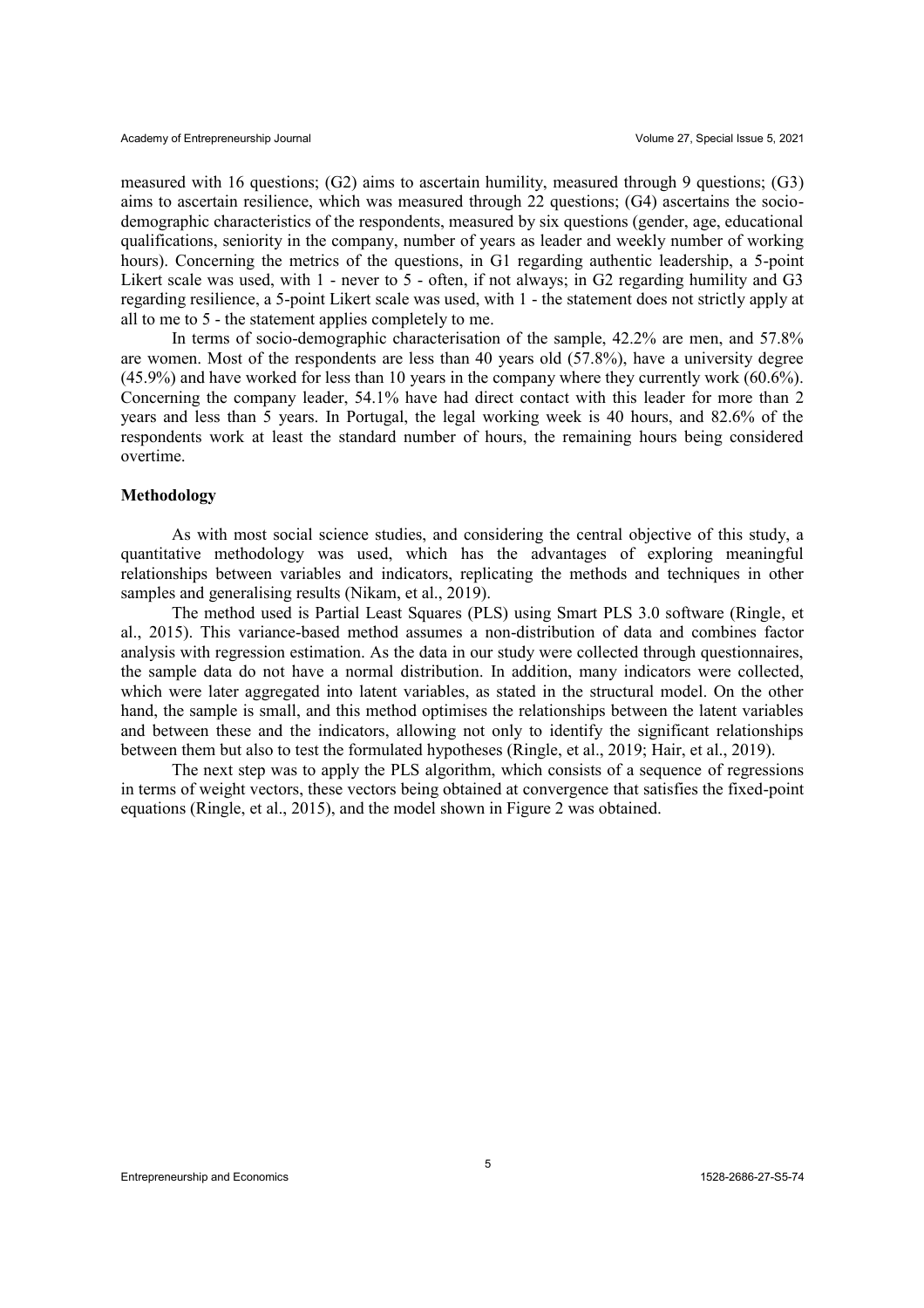

**FIGURE 2 APPLICATION OF THE PLS ALGORITHM TO THE THEORETICAL STRUCTURAL MODEL**

Thus, Figure 2 shows three latent variables represented in the circles and to which 47 indicators are associated, represented in the rectangles. The latent variable authentic leadership is exogenous, and the remaining two latent variables are endogenous.

### **Validation of the Research Model**

After applying the PLS algorithm to the structural model, the next step is to validate the model in terms of internal consistency and predictive accuracy. For the internal consistency (Table 1), composite reliability and Cronbach's Alpha were used as reflective measures, which have reference values of 0.70 (Hair, et al., 2019). The estimated model shows values higher than the reference value in these two indicators, so it was concluded that the internal convergence is "satisfactory to good". We also assessed the outer loadings or structural paths between the indicators and the latent variables that are presented in Figure 2, which are all greater than 0.5 (reference value according to Hair, et al., (2019)), except for resilience question R16, referring to "in an emergency, I am someone people can usually count on". We also assessed the Average Variance Extracted (AVE), which should be greater than 0.50 as estimated in our model. Thus, the model is valid in terms of internal consistency.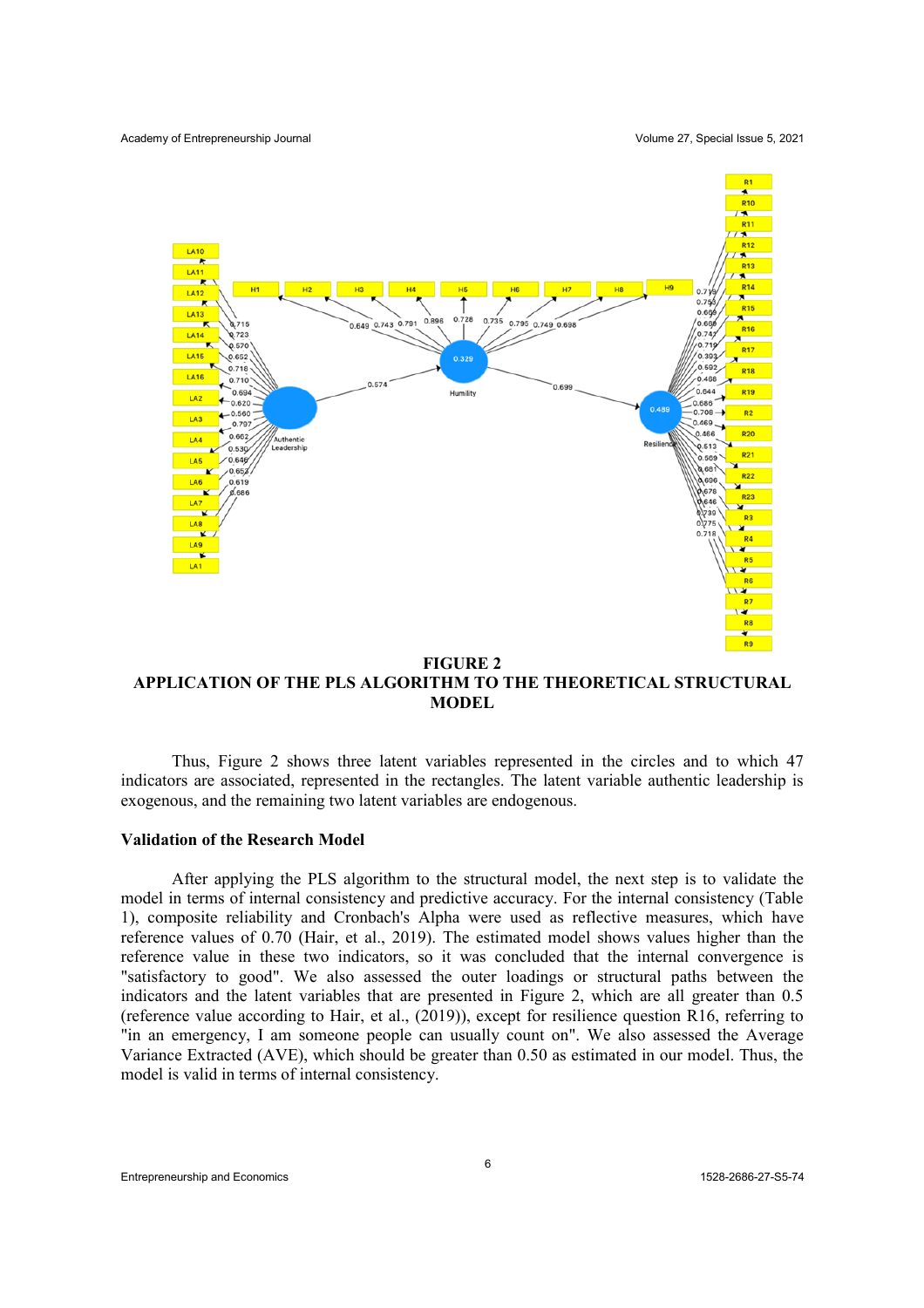| Table 1<br><b>REFLECTIVE MEASURES OF THE MODEL</b> |                             |                 |                   |  |  |  |
|----------------------------------------------------|-----------------------------|-----------------|-------------------|--|--|--|
|                                                    | <b>Authentic Leadership</b> | <b>Humility</b> | <b>Resilience</b> |  |  |  |
| Cronbach's Alpha                                   | 0.915                       | 0.905           | 0.936             |  |  |  |
| Composite Reliability                              | 0.926                       | 0.923           | 0.942             |  |  |  |
| Average Variance<br>Extracted (AVE)                | 0.540                       | 0.573           | 0.520             |  |  |  |

The Fornell-Larcker criterion was used to assess the discriminant validity of each of the three latent variables, whereby each AVE of the latent variables (elements on the main diagonal that are in bold) should be greater than all the square correlations of the latent variables (off-diagonal elements), as found in this model.

| Table 2<br>RESULTS OF THE APPLICATION OF THE FORNELL-LARCKER<br><b>CRITERION</b> |                             |                 |                   |  |  |  |
|----------------------------------------------------------------------------------|-----------------------------|-----------------|-------------------|--|--|--|
|                                                                                  | <b>Authentic leadership</b> | <b>Humility</b> | <b>Resilience</b> |  |  |  |
| Authentic Leadership                                                             | 0.663                       |                 |                   |  |  |  |
| Humility                                                                         | 0.574                       | 0.757           |                   |  |  |  |
| Resilience                                                                       | 0.528                       | 0.639           | 0.648             |  |  |  |

Predictive accuracy is assessed by the  $R^2$  value calculated for the model and shown in Figure 2. According to Cohen's (1988) criteria for the social sciences, this model has an  $R^2$  medium (between 0.15 and 0.35) of 0.329 for the latent variable humility and an  $R^2$  high (greater than 0.35) of 0.489 for the latent variable resilience.

# **ANALYSIS AND DISCUSSION OF RESULTS**

Once the model was validated, the bootstrap technique was applied in Smart PLS, a nonparametric procedure whose objective, according to Ringle, et al., (2015), is to test the relationships established between latent variables at a 95% confidence interval. The results are shown in Table 3, and we can conclude that the relationships established between the latent variables, both directly and indirectly, are significant for  $p = 0.000$ .

| Table 3                                                                |                          |                    |                                  |                                    |          |  |  |  |
|------------------------------------------------------------------------|--------------------------|--------------------|----------------------------------|------------------------------------|----------|--|--|--|
| SIGNIFICANCE TESTING RESULTS OF THE STRUCTURAL MODEL PATH COEFFICIENTS |                          |                    |                                  |                                    |          |  |  |  |
|                                                                        | Original<br>Sample $(O)$ | Sample Mean<br>(M) | Standard<br>Deviation<br>(STDEV) | <b>T</b> Statistics<br>( O/STDEV ) | P Values |  |  |  |
| H1: Authentic Leadership -><br>Humility                                | 0.574                    | 0.595              | 0.059                            | 9.745                              | $0.000*$ |  |  |  |
| H2: Humility -> Resilience                                             | 0.699                    | 0.711              | 0.058                            | 12.019                             | $0.000*$ |  |  |  |
| H3: Authentic Leadership -><br>Resilience                              | 0.401                    | 0.424              | 0.057                            | 7.083                              | $0.000*$ |  |  |  |
| Note: *p=0.000. Source: authors' calculations.                         |                          |                    |                                  |                                    |          |  |  |  |

We can conclude that authentic leadership positively impacts humility ( $\square = 0.574$ ), confirming H1. In this sense, and for the type of organisations studied (SMEs and small businesses), these findings are in line with the contributions of May et al. (2003), Owens & Hekman (2016andRegoet al. (2017).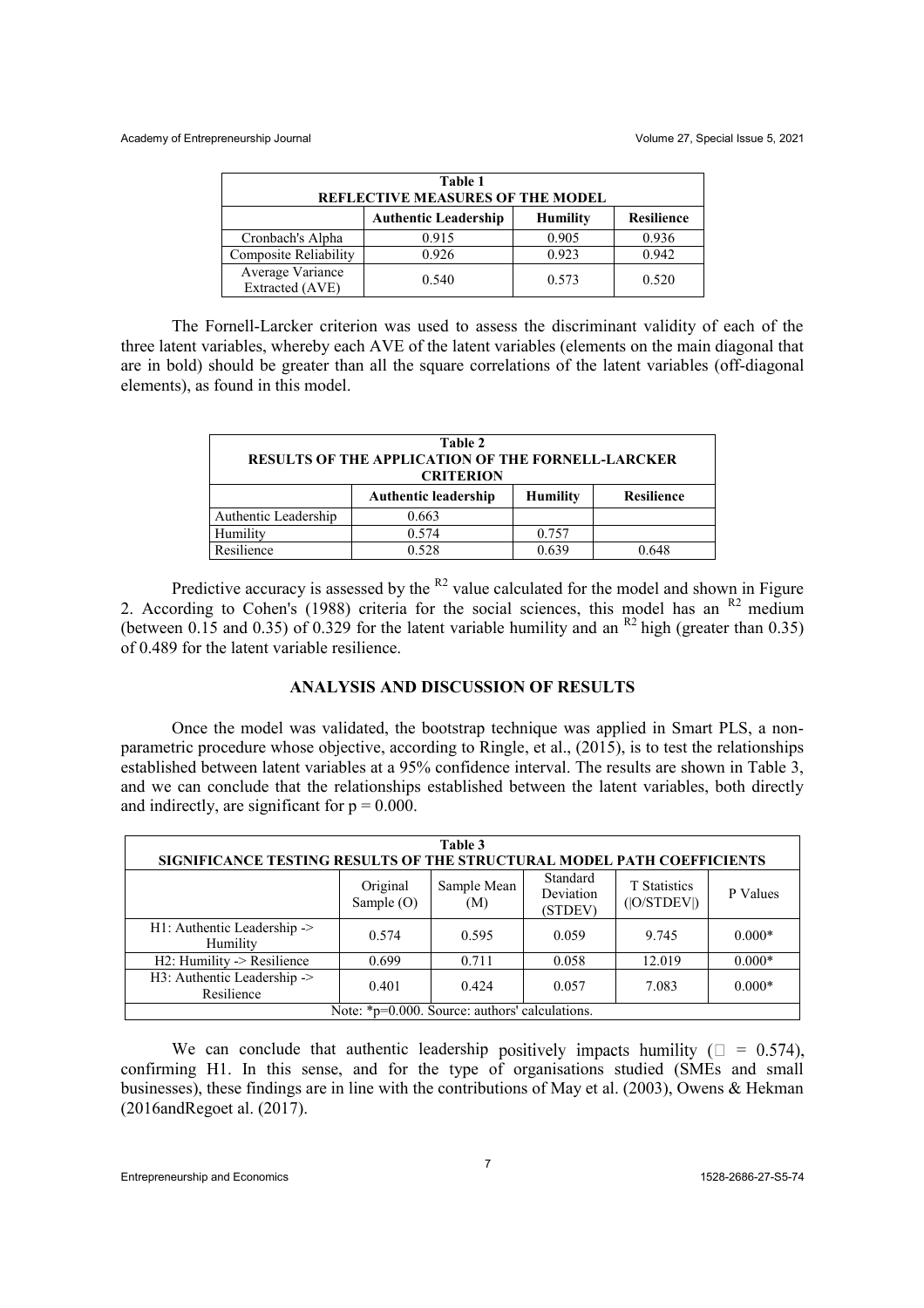It was also possible to ascertain that humility positively impacts resilience ( $\square = 0.699$ ). confirming H2. Although in a different organisational context, this finding confirms the contributions of Vera & Rodriguez-Lopez (2004).

Finally, it was found that authentic leadership has a positive impact on resilience ( $\square$  = 0.401), confirming H3, which is in line with the contributions of Anwar et al. (2020), Gaddy et al. (2017) and Zehir & Narcikara (2016).

# **CONCLUSIONS, RESEARCH LIMITATIONS AND AVENUES FOR FUTURE RESEARCH**

SMEs and small businesses have been undergoing a need to adapt to major societal changes that are taking place at the level of economic, social, political, cultural and ethical relations, which impose new conditions on organisations, rebuilding the world of work and business. In this way, the importance of authentic leadership and its influence on the behaviour of employees and organisations as a whole has been highlighted.

Among the personal characteristics that can influence authentic leadership in an organisation of this type, resilience and humility have become of paramount importance in our society due to the constant changes caused by globalisation and the growing competition between organisations, making it essential for their leaders to provide conditions for the development of these characteristics among employees.

Generally, we can say that our research has shown that authentic leaders elicit more humility and more resilience from their subordinates.

This study is interesting in scientific terms. In the literature review conducted, we found no other studies that address the direct influence of authentic leadership on the variables resilience and humility. On the other hand, this research provides interesting results that may be applied in organisational contexts, at the time of decision-making, concerning the development of employees' skills for outstanding individual and collaborative performance.

As for the research limitations, the first limitation relates to the fact that the dependent and independent variables were collected simultaneously and from the same source. We suggest using longitudinal studies in the future, with data concerning the dependent and independent variables being collected at different moments in time.

On the other hand, our study does not predict the influence of different individual characteristics of employees on the levels of resilience, humility. We consider that leaders can influence these characteristics of their employees. Still, we do not measure the influence that the individual characteristics of each employee have on there in those variables. This is followed by longitudinal studies that may explain the importance of these variables in establishing authentic leadership and its benefits for SMEs and small businesses.

## **ACKNOWLEDGEMENT**

The authors would like to thank the Universidade Portucalense, for the support received for this study

#### **FUNDING**

This work is supported by national funds, through the FCT—Portuguese Foundation for Science and Technology under the project UIDB/04630/2020.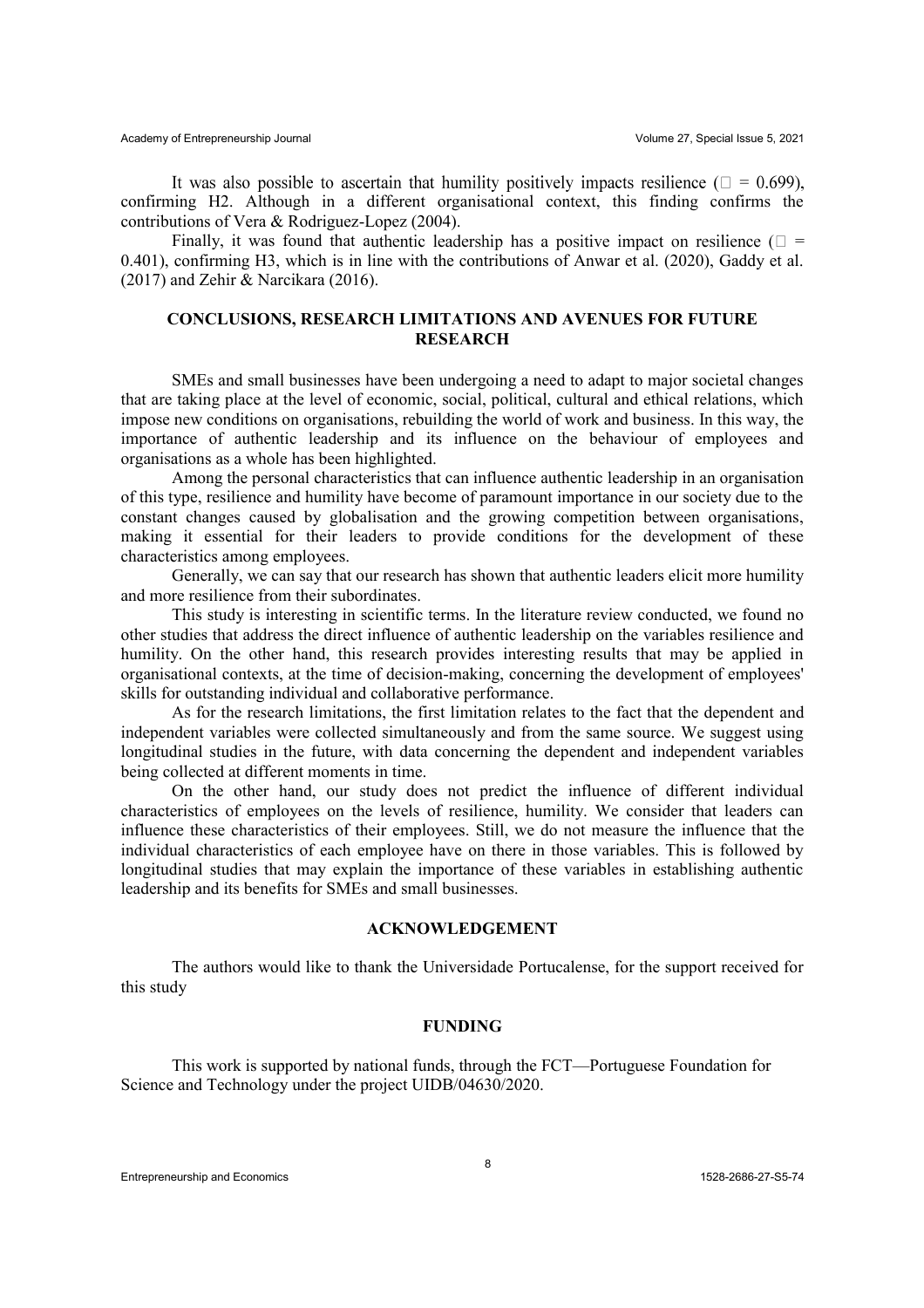#### **REFERENCES**

- Anwar, A., Abid, G., & Waqas, A. (2020). Authentic leadership and creativity: Moderated meditation model of resilience and hope in the health sector. *European Journal of Investigation in Health, Psychology and Education*,  $10(1)$ , 18-29.
- Avolio, B.J., & Gardner, W.L. (2005). Authentic leadership development: Getting to the root of positive forms of leadership. *The Leadership Quarterly*, *16*(3), 315-338. https://doi.org/https://doi.org/10.1016/j.leaqua.2005.03.001
- Avolio, B.J., Gardner, W.L., Walumbwa, F.O., Luthans, F., & May, D.R. (2004). Unlocking the mask: A look at the process by which authentic leaders impact follower attitudes and behaviors. *The Leadership Quarterly*, *15*(6), 801±823. https://doi.org/https://doi.org/10.1016/j.leaqua.2004.09.003
- Ayala, J.C., & Manzano, G. (2014). The resilience of the entrepreneur. Influence on the success of the business. A longitudinal analysis. *Journal of Economic Psychology*,  $42$ , 126–135.
- Carvalho, C.A.F., & Leal, I.P. (2012). Adaptation of "The Resilience Scale" for the Portuguese adult population. *psychology USP, 23(2), 417–433.*
- Gaddy, J.W., Gonzalez, S.P., Lathan, C.A., & Graham, P.K. (2017). The perception of authentic leadership on subordinate resilience. *Military Behavioral Health*,  $5(1)$ ,  $64-72$ .
- George, B., Sims, P., McLean, A.N., & Mayer, D. (2007). Discovering your authentic leadership. *Harvard Business Review*, *85*(2), 129.
- Hair, H.J., Hult, G.T.M., Ringle, C., & Sarstedt, M. (2017). *A primer on partial least squares structural equation modeling,* 2nd edition; Sage: Thousand Oaks, CA, USA. ISBN 978-1-4833-7744-5.
- Hair, J.F., Risher, J.J., Sarstedt, M. & Ringle, C.M. (2019), When to use and how to report the results of PLS-SEM. *European Business Review, 31*(1), 2-24. https://doi.org/10.1108/EBR-11-2018-0203
- Keong, F.W.F., & Mei, L.Y. (2010). Sustainable development: The effect of adopting green technology on small and medium enterprises'(SMEs) business resilience and competitiveness. *International Conference on Business and Economic Research (ICBER 2010)*, 15-16.
- Malik, N., & Dhar, R.L. (2017). Authentic leadership and its impact on extra role behaviour of nurses. *Personnel Review*, *46*(2), 277±296. https://doi.org/10.1108/PR-05-2015-0140
- May, D.R., Chan, A.Y.L., Hodges, T.D., & Avolio, B.J. (2003). Developing the moral component of authentic leadership. *Organizational Dynamics*.
- Mubarak, F., & Noor, A. (2018). Effect of authentic leadership on employee creativity in project-based organizations with the mediating roles of work engagement and psychological empowerment. *Cogent Business*  $\&$ *Management*, *5*(1), 1. https://doi.org/10.1080/23311975.2018.1429348
- Newman, R. (2005). APA's resilience initiative. *Professional Psychology: Research and Practice*, 36(3), 227.
- Nikam, V., Abimanyu, J., & Suresh, P. (2019), *Quantitative methods for social sciences*, NIAP, New Delhi. ISBN: 978- 81-940080-2-6
- Owens, B.P., & Hekman, D.R. (2012). Modeling how to grow: An inductive examination of humble leader behaviors, contingencies, and outcomes. *Academy of Management Journal*, 55(4), 787–818.
- Owens, B.P., & Hekman, D.R. (2016). How does leader humility influence team performance? Exploring the mechanisms of contagion and collective promotion focus. Academy of Management Journal, 59(3), 1088-1111.
- Owens, B.P., Johnson, M.D., & Mitchell, T.R. (2013). Expressed humility in organizations: Implications for performance, teams, and leadership. *Organization Science*, 24(5), 1517-1538.
- Owens, B.P., Rowatt, W.C., & Wilkins, A.L. (2011). Exploring the relevance and implications of humility in organizations. *Handbook of Positive Organizational Scholarship*, *1*, 260-272.
- Rego, A., Owens, B., Leal, S., Melo, A.I., Cunha, M.P., Gonçalves, L., & Ribeiro, P. (2017). How leader humility helps teams to be humbler, psychologically stronger, and more effective: A moderated mediation model. *The Leadership Quarterly*, 28(5), 639-658.
- Rego, A., Sousa, F., Marques, C.,  $\&$  e Cunha, M.P. (2012). Authentic leadership promoting employees' psychological capital and creativity. *Journal of Business Research*,  $65(3)$ , 429-437.
- Ritchey, F. (2008). The statistical imagination: Elementary statistics for the social sciences, 2nd edition; McGraw-Hill: New York, NY, USA.
- Ringle, C.M., Wende, S., & Becker, J.M. (2015). "SmartPLS 3." Boenningstedt: SmartPLS GmbH. http://www.smartpls.com.
- Sinclair, V.G., & Wallston, K.A. (2004). The development and psychometric evaluation of the brief resilient coping scale. *Assessment*, *11*(1), 94-101. https://doi.org/10.1177/1073191103258144
- Vera, D., & Rodriguez-Lopez, A. (2004). Strategic virtues: Humility as a source of competitive advantage. *Organizational Dynamics*, 33(4), 393-408.

Entrepreneurship and Economics 1528-2686-27-S5-74